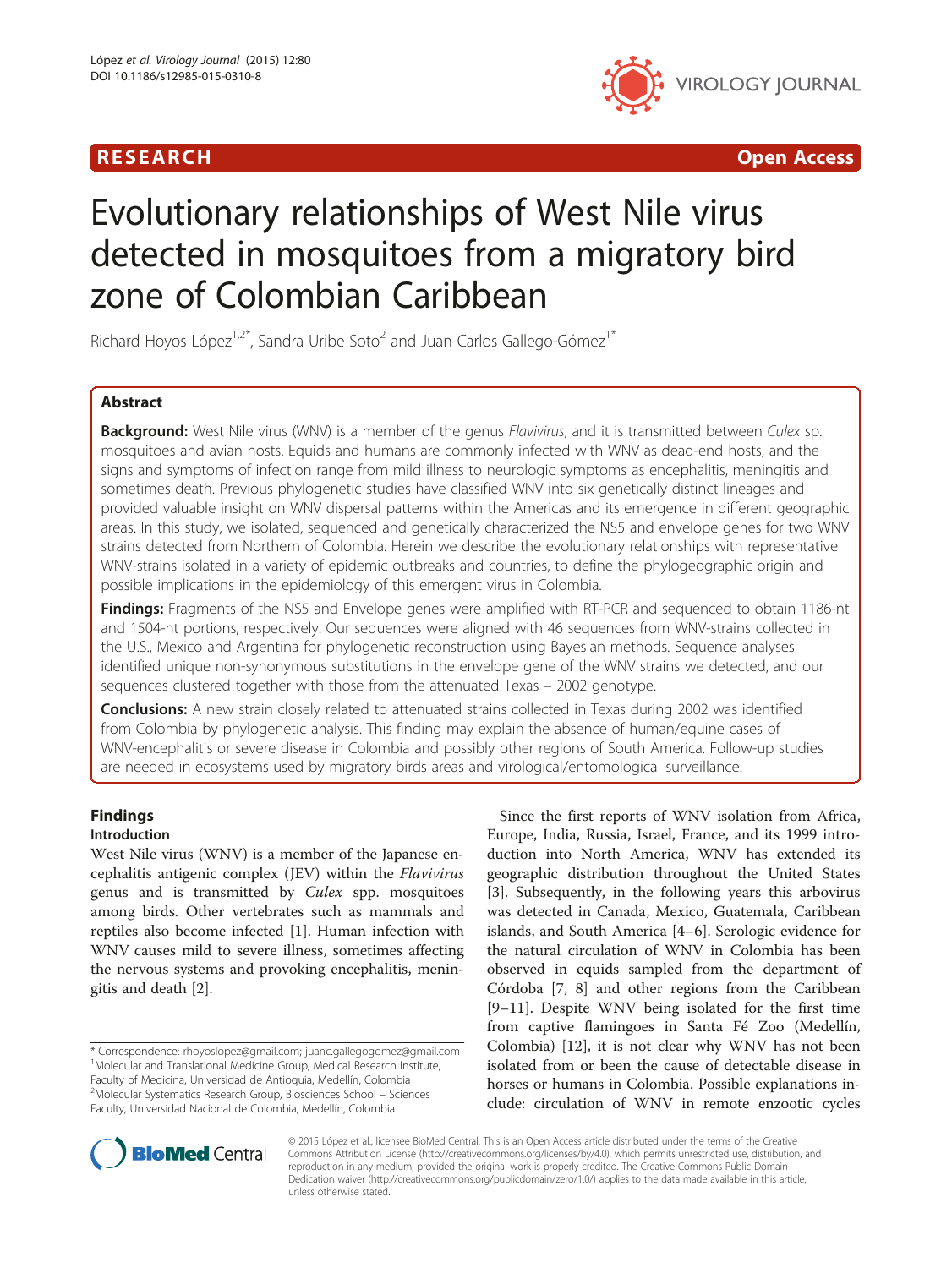

<span id="page-1-0"></span>

away from human settlements, limited vector competence of mosquito species, ornitophilic blood-feeding preferences, cross-protective immunity in humans from other flaviviruses (dengue, Saint Louis encephalitis viruses), or the circulation of WNV-strains with low or attenuated virulence [[10](#page-5-0)–[12\]](#page-5-0).

WNV occurs in four major lineages, but lineage 1 is epidemiologically relevant. Lineage 1 is subdivided into three clades (1a, 1b, 1c); clade 1a contains isolates from Africa, Europe, the Middle East, Russia and Americas [[1, 3](#page-5-0)]. WNV-American strains have close relationships with three Old World isolates: IS98-ST1 (Israel - 1998), PaH001 (Tunez-1997) and goose-03 (Hungary-2003), and extensive studies have allowed detailed investigations of

WNV microevolution in different areas over time and also the emergence of new genotypes [\[3](#page-5-0)]. In this sense, phylogenetic analysis has enabled the understanding of epidemiological patterns of emergence, dispersal routes, adaptation to new hosts/mosquitoes species, and spatiotemporal patterns of evolution [\[1](#page-5-0), [3, 5](#page-5-0), [12](#page-5-0)]. Evolutionary studies are necessary to identify "drivers" of emergence, molecular evolution of virulence and associations to ecological factors that allow the establishment of this arbovirus pathogen in human populations.

Between 2011 and 2013, a surveillance study was performed at one locality that is characteristic of a large migratory bird population in northern Colombia. We detected WNV in pools of mosquitoes and amplified two

**Table 1** Primers and RT-PCR (generic/nested) conditions for arboviral detection in target groups

| Arboviruses group | Primers                             | Conditions for RT-PCR                           | Reference |
|-------------------|-------------------------------------|-------------------------------------------------|-----------|
| Flavivirus        | Flavi1+ GAYYTIGGITGYGGIIGIGGIRGITGG | 1 cycle - 45 min/38°C<br>$[13]$                 |           |
|                   | Flavi1-TCCCAICCIGCIRTRTCRTCIGC      | 40 cycles: 30 sec/94°C, 1 min/47°C, 75 sec/68°C |           |
|                   |                                     | 1 cycle $-5$ min/68°C                           |           |
|                   | Flavi2+ YGYRTIYAYAWCAYSATGGG        | 1 cycle – 2 min/94°C                            |           |
|                   | Flavi2-CCARTGITCYKYRTTIAIRAAICC     | 40 cycles: 30 sec/94°C, 1 min/47°C, 15 sec/72°C |           |
|                   |                                     | 1 cycle $-5$ min/72 $^{\circ}$ C                |           |
|                   |                                     |                                                 |           |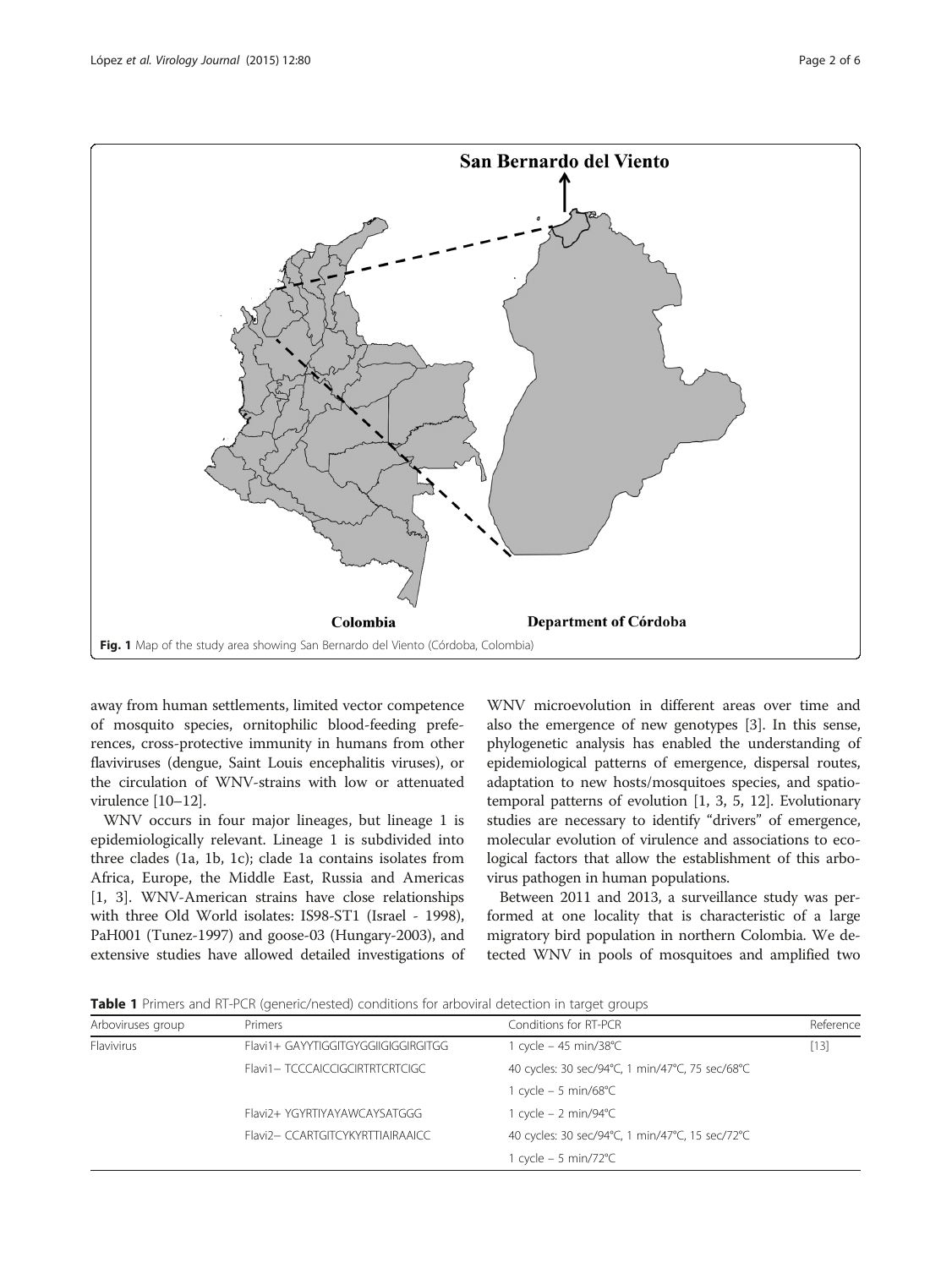<span id="page-2-0"></span>

| Accession number   | Strain                     | Location                        | Host-species           | Year |
|--------------------|----------------------------|---------------------------------|------------------------|------|
| GQ379160           | ArEg001                    | Argentina                       | Horse                  | 2006 |
| GQ379161           | ArEg003                    | Argentina                       | Horse                  | 2006 |
| DQ118127           | goose-Hungary/03           | Hungary                         | goose                  | 2003 |
| AF481864           | IS-98 ST1                  | Israel                          | sick stork             | 1998 |
| DQ080065           | TVP9221                    | Mexico:Baja Calfornia Norte     | Grackel                | 2003 |
| DQ080064           | <b>TVP9222</b>             | Mexico:Baja Calfornia Norte     | Coot                   | 2003 |
| DQ080063           | <b>TVP9223</b>             | Mexico:Baja Calfornia Norte     | Pigeon                 | 2003 |
| DQ080066           | <b>TVP9220</b>             | Mexico:Baja Calfornia Norte     | Cormorant              | 2003 |
| DQ080068           | <b>TVP9218</b>             | Mexico:Baja Calfornia Norte     | Blue Heron             | 2003 |
| DQ080067           | TVP9219                    | Mexico:Baja Calfornia Norte     | Green Heron            | 2003 |
| DQ080070           | TVP9115                    | Mexico:Sonora                   | Grackel                | 2003 |
| DQ080069           | TVP9117                    | Mexico:Tamaulipas               | Horse                  | 2003 |
| DQ164201           | AZ 2004 (Arizona 2004)     | USA: Arizona                    | Human- plasma          | 2004 |
| DQ080057           | CA-03 Arcadia-S0331532 (I) | USA: California, Los Angeles    | Crow                   | 2003 |
| DQ080058           | CA-03 Arcadia-S0334814 (J) | USA: California, Los Angeles    | Crow                   | 2003 |
| DQ080072           | FL232                      | USA: Florida, Palm Beach Co.    | Catbird                | 2001 |
| DQ080071           | FL234                      | USA: Florida, Sumter Co.        | Horse                  | 2002 |
| GU827998           | Bird114                    | USA: Harris County, Texas       | blue jay               | 2002 |
| GU828002           | v4095                      | USA: Harris County, Texas       | Culex quinquefasciatus | 2003 |
| GU828000           | <b>Bird1175</b>            | USA: Harris County, Texas       | Blue jay               | 2003 |
| GU828003           | <b>Bird1881</b>            | USA: Jefferson County, Texas    | Mourning dove          | 2003 |
| AF404753           | MD 2000-crow265            | USA: Maryland                   | Crow                   | 2000 |
| AY795965           | ARC10-02                   | USA: Michigan                   | Human- plasma          | 2002 |
| GU828004           | <b>Bird1519</b>            | USA: Montgomery County, Texas   | Bluejay                | 2003 |
| DQ211652, AY842931 | NY99 385-99                | USA: New York                   | Snowy Owl              | 1999 |
| AF196835           | NY99-flamingo382-99        | USA: New York                   | Flamingo               | 1999 |
| AF202541           | <b>HNY1999</b>             | USA: New York                   | Human                  | 1999 |
| AF260967           | NY99-eahs                  | USA: New York                   | Horse                  | 1999 |
| DQ164189           | NY 2003 Albany             | USA: NY, Albany                 | American crow          | 2003 |
| DQ666452           | <b>BSL2-05</b>             | USA: South Dakota               | Human-plasma           | 2005 |
| DQ164198           | TX 2002 1 (80025)          | USA: Texas                      | Human-plasma           | 2002 |
| DQ164205           | TX 2002 2 (80022)          | USA: Texas                      | Human- plasma          | 2002 |
| AY712945           | Bird 1153 (TWN274)         | USA: Texas                      | Mourning dove          | 2003 |
| AY712946           | Bird 1171 (TWN269)         | USA: Texas                      | Blue jay               | 2003 |
| AY712948           | V4369 (TWN382)             | USA: Texas                      | Culex quinquefasciatus | 2003 |
| DQ080053           | AZ-03 03-1799              | USA:Arizona, Apache Co.         | Culex tarsalis         | 2003 |
| DQ080051           | AZ-03-1623 (A)             | USA:Arizona, Cochise Co.        | Culex tarsalis         | 2003 |
| DQ080052           | AZ-03-1681 (B)             | USA:Arizona, Maricopoa Co.      | Culex tarsalis         | 2003 |
| DQ080055           | CA-03 IMPR 102 (F)         | USA:California, Imperial Valley | Culex tarsalis         | 2003 |
| DQ080056           | CA-03 IMPR-1075 (G)        | USA:California, Imperial Valley | Culex tarsalis         | 2003 |
| DQ080054           | CA-03 GRLA-1260            | USA:California, Los Angeles     | Culex quinquefasciatus | 2003 |
| FJ527738           | LSU-AR01                   | USA:Louisiana                   | Blue jay               | 2001 |
| DQ080062           | LA02-2829 (TWN165)         | USA:Louisiana                   | Mosquito               | 2002 |
| DQ080061           | Bird2409 (TWN 496)         | USA:Louisiana                   | Cardinal               | 2004 |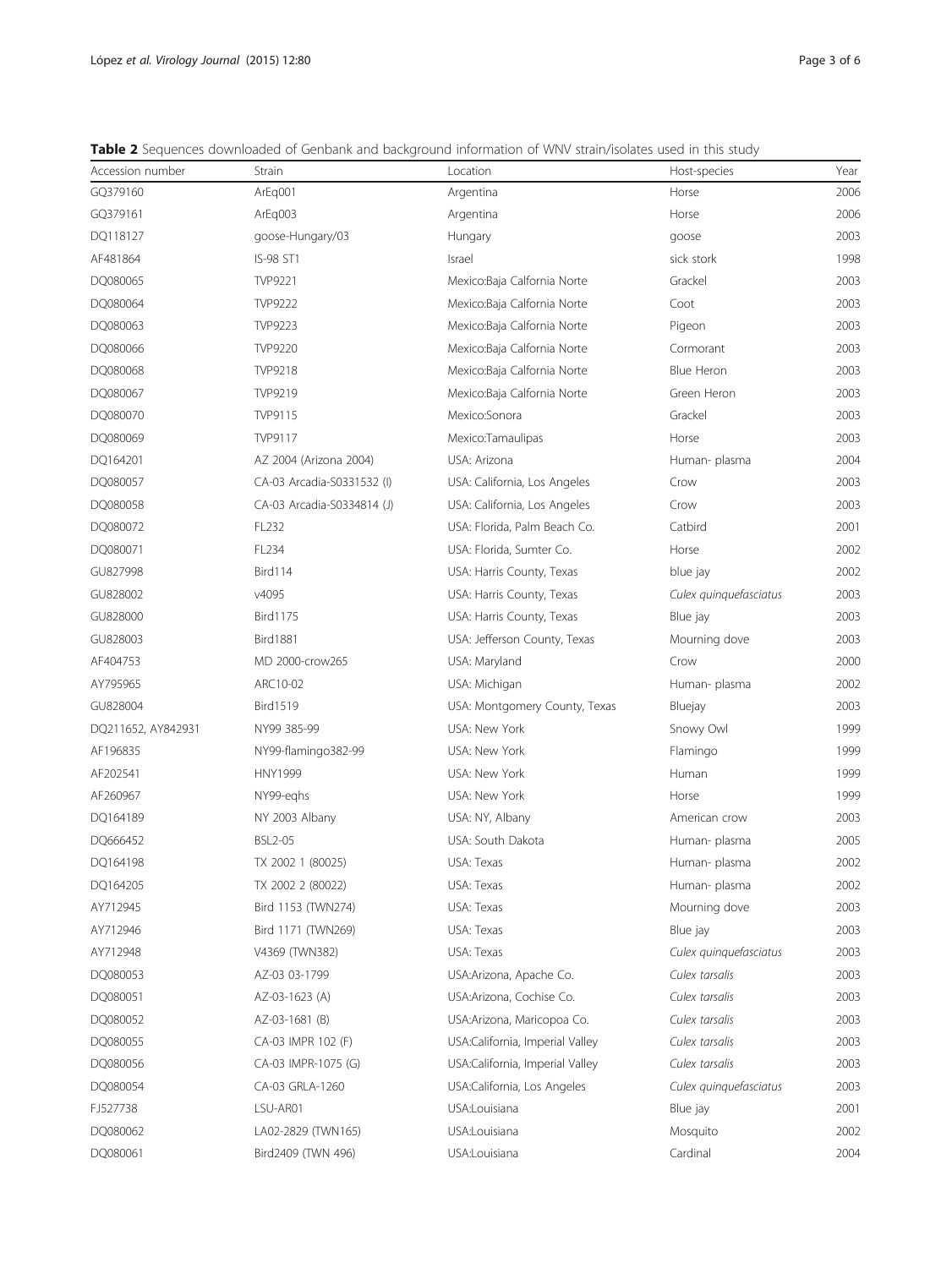| JN716372 | COL9835-08       | Colombia: Antioquia, Medellín | Flamingo     | 2008 |
|----------|------------------|-------------------------------|--------------|------|
| JN716371 | COL524-08        | Colombia: Antioquia, Medellín | Flamingo     | 2008 |
| AY660002 | Mex03 (TM171-03) | Mexico: Tabasco               | Raven        | 2002 |
| DQ164199 | TX-2003          | USA: Texas                    | Human        | 2003 |
| AY646354 | USA              | USA: New York                 | Human-plasma | 2002 |
| KJ501528 | BID V6697-2002   | USA                           | Blue jay     | 2002 |
| HQ671697 | BID V4197-2001   | USA: Connecticut              | Aedes vexans | 2001 |

Table 2 Sequences downloaded of Genbank and background information of WNV strain/isolates used in this study (Continued)

viral regions that were used to establish the phylogenetic relationships with strains isolated in the U.S., Mexico and Argentina, with the goal of defining the evolutionary relationships with genotypes previously isolated from outbreaks in the geographic areas mentioned above.

#### Material and methods

#### Samples

During virological surveillance for detection of emerging and re-emerging arboviruses between 2011–2013 in San Bernardo del Viento (Córdoba, Colombia) (9° 21´ 30.97" N, 75° 58´ 37.28" W) (Fig. [1](#page-1-0)), mosquitoes were collected using CDC-light/EVS traps that were baited with dry ice  $(CO<sub>2</sub>)$ . All the insects sampled were separated into pools through morphological identification and triturated using minimum essential medium (MEM) supplemented with 10 % fetal bovine serum, 1 % penicillin, then clarified by centrifugation at 13,000 rpm for 30 min. Supernatant was used for RNA extraction and generic nested reverse transcriptase polymerase chain reaction (RT-PCR) for detection of flaviviruses (Table [1\)](#page-1-0) [[13](#page-5-0)]. Two mosquito pools, each containing 40 and 50 specimens (whose mosquitoes had a high percentage −99.57 % of similarity in their DNA Barcode sequences with Culex (Melanoconion) erraticus) were positive for a member of the *Flavivirus* genus. Sequencing of PCR-products, BLASTN and Neighbor-Joining phylogenetic analysis allowed identification of these sequences as West Nile virus.

#### Molecular protocols

Total RNA was extracted from the PCR-positive homogenates with the RNeasy kit (Qiagen, Valencia) and used for RT-PCR using the One-Step RT-PCR Kit (Qiagen, Valencia, CA) as described previously [\[14, 15\]](#page-5-0). Two viral genes were amplified: NS5 (primers: FU1PMF-TACAACATGATGGG VAARAGWGARAA/cFD3PMR-ARCATGTCTTCYGTB GTCATCCA) and Envelope (primers: WN1101-GATG AATATGGAGGCGGTCA/WN1816A-CCGACGTCAAC TTGACAGTG and WN1751-TGCATCAAGCTTTGG CTGGA/WN2504A TCTTGCCGGCTGATGTCTAT).

#### Sequence analysis

A total of 46 genome sequences of envelope/NS5 from WNV isolates, representative of American clade 1a-Cluster 4 geographic locations [\[16](#page-5-0)], were downloaded from GenBank (Table [2\)](#page-2-0). Nucleotide sequences were aligned using the MAFFTv7.0 ([http://mafft.cbrc.jp/](http://mafft.cbrc.jp/alignment/server/) [alignment/server/\)](http://mafft.cbrc.jp/alignment/server/) and then transferred in FASTA format to BioEdit [\(http://www.mbio.ncsu.edu/BioEdit/bioedit.html](http://www.mbio.ncsu.edu/BioEdit/bioedit.html)) for manual editing, keeping gaps consistent within the reading frame. The sequences of NS5 and envelope of the WNV-strains were aligned and evaluated in jModelTest v2.1.4 [\[17](#page-5-0)] using the Akaike criterion informative for identify appropriate substitution model nucleotide. One test was also performed for concatenated sequences. The XML file for Bayesian analysis was created in BEAUti v1.5.4 [\(http://](http://www.molecularevolution.org/software/phylogenetics/beauti) [www.molecularevolution.org/software/phylogenetics/](http://www.molecularevolution.org/software/phylogenetics/beauti) [beauti\)](http://www.molecularevolution.org/software/phylogenetics/beauti), describing model of sequences, invariants, gamma distribution, size of the chain run (20 million of generations), coalescent constant population and for accommodate the variation in substitution rate among branches, a random local clock model was chosen for this analysis [\[18\]](#page-5-0).

Bayesian phylogenetic analysis was performed using the BEAST software package v2.1.3 [\[19](#page-5-0)], and estimation of the maximum clade credibility (MCC) phylogenetic tree was achieved using TreeAnnotator-v2.0.2. BEAST output was viewed with TRACERv-1.5 and evolutionary trees were generated in the FigTree-v1.3.1.

DNAsp-v5.0 [[20](#page-5-0)] was used to establish polymorphic sites between NS5/envelope sequences characterized in our study and reference sequences of representative WNV strains.

#### Results and discussion

The two pools infected with WNV, corresponding probably to the mosquito species Culex (Melanoconion) erraticus (codes: CDCCA4-12 – CDCCZ2-21), were collected in September, 2012 from coastal mangroves in a migratory bird zone located in San Bernardo del Viento (Córdoba Department). Both isolates were RT-PCR amplified, including one sequence of 1504 nt in length from the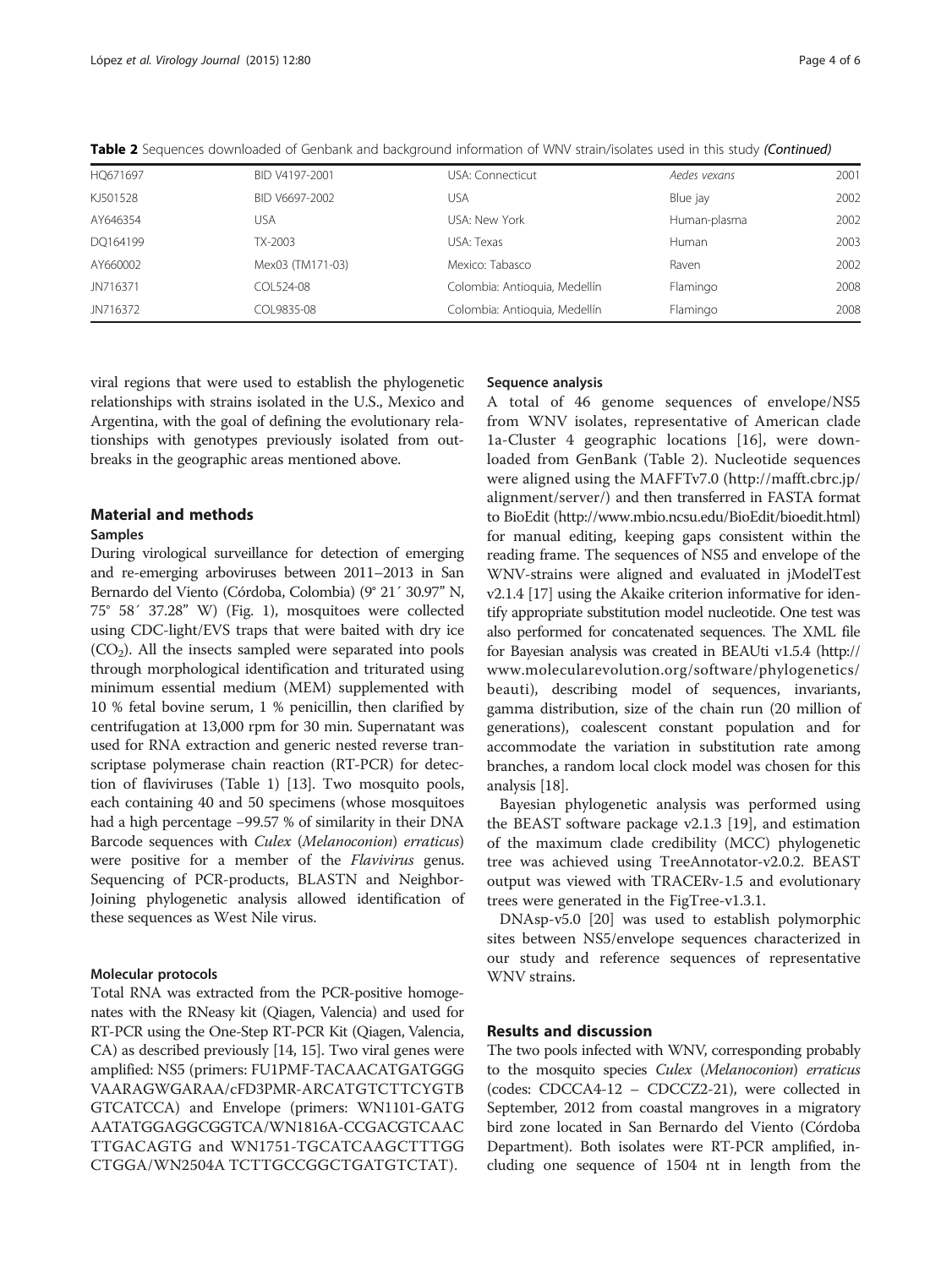<span id="page-4-0"></span>

envelope gene (Genbank accession number: KM212943 – KM212944) and another 1186 nt long from the NS5 gene (Genbank accession number: KM212941 – KM212942). jModelTest-v2.1.4 estimated the same model of substitution nucleotide, General-Time-Reversible (GTR) + gamma distribution  $(-\ln L = 4792.34, \text{ AICc} = 9798.9686)$  for both viral regions. A concatenated file with two NS5/envelope sequences (2690 nt) estimated the same model and was used for phylogenetic inference.

The phylogenetic tree inferred with Bayesian methods indicated that our two WNV-samples were closely related to strains Mosquito-v4369, Bird1519 and v4095, all belonging to southeastern coastal Texas genotype (Fig. 2). Our sequences differed from that of this WNV-genotype in three positions in the envelope gene: only two positions are unique (shaded positions: 547,641) and position 555 shared the same nucleotide with strains HNY1999, COL524 and COL9835. These substitutions were all synonymous. No unique mutations were found in NS5, but our sequences shared similar differences to the WNV-Texas genotype and other WNV genotypes (Table 3). The southeastern coastal Texas genotype includes several isolates collected in 2002 from Texas, and is considered to have an attenuated phenotype with a small plaques (sp) size, temperature sensitivity (ts), reduced replication in cell culture and reduced neuroinvasiveness that is dose**Table 3** Polymorphic sites between envelope and NS5 sequences belonging to southeastern coastal Texas genotype and our samples from Northern of Colombia (Córdoba, San Bernardo del Viento)

| Sequences                 | Polymorphic sites |                 |  |
|---------------------------|-------------------|-----------------|--|
|                           | Envelope          | NS5             |  |
|                           | 1                 | 11222222        |  |
|                           | 22455695          | 57012222        |  |
|                           | 834745480         | 91811266        |  |
|                           | 440675140         | 93524727        |  |
| AF202541.1 HNY1999        | <b>TGCTTGAGC</b>  | <b>TCCTTCCG</b> |  |
| JN716371.1 COL524         | CATT.             | $\dots$ CT.     |  |
| JN716372.1 COL9835        | CAT               | $\dots$ CT.     |  |
| AY712948.1 Mosquito-v4369 | CATC A.T          | CTLTL           |  |
| GU828004.1 Bird1519       | CATCA.T           | CTTTTA          |  |
| GU828002.1 v4095          | CATC A.T          | C.T.CTT.        |  |
| CDCCA4-12 Cx.erraticus    | CATCC.G.T         | $CLTT$ .        |  |
| CDCCZ2-21 Cx.erraticus    | CATCC.G.T         | $CLTT$ .        |  |

Number represented polymorphic positions inside alignment of envelope and NS5 sequences and dots indicate sequence homology. Nucleotides in shadow evidenced unique substitutions that distinguish WNV-detected in mosquito pools from other strains